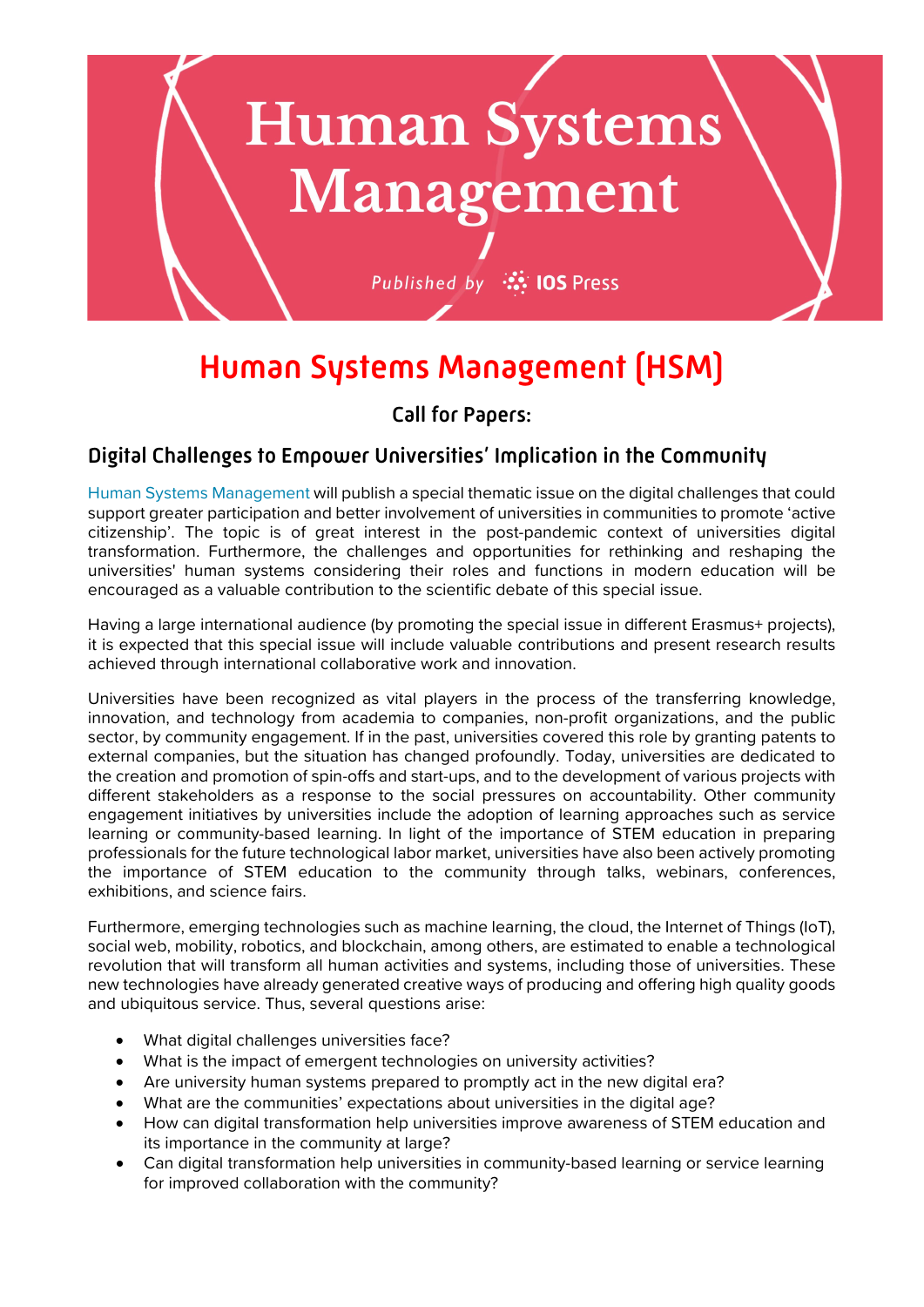It is expected that the proposed papers to the special-thematic issue answer these questions by presenting examples, best practices, and recent studies showing how emerging technologies are converting universities into leaders of society transformation to the digital era.

HSM is a sponsored journal of [SIM 2021: 16th International Symposium in Management.](http://www.sim2021.eu/) While published papers in this thematic issue are expected to be presented at the conference sessions focused on "Management, Innovation and Entrepreneurship in Challenging Global Times", we welcome unsolicited submissions within the scope of this issue. Papers are invited from a range of fields; for example, they may be in human resource management, education studies, organizational behaviour studies, or international macroeconomics studies. Potential topics are not limited to the aforementioned examples.

#### **Submissions:**

Please read the author guidelines on the journal website: [www.iospress.com/human-systems](http://www.iospress.com/human-systems-management)[management.](http://www.iospress.com/human-systems-management)

#### **Important dates:**

- Submission deadline: 30 April 2022
- Expected revised paper submission: 31 July 2022
- Expected publication winter 2022/2023

This special-thematic issue is connected to the developments and achievements of different Communities of practice related to the following projects:

- [MUST project:](https://mustproject.eu/) "Multimedia Competencies for University Staff to Empower University-Community Collaborations" funded by the ERASMUS+ grant program of the European Union during 2020–2023 (2020-1-RO01-KA203-080399)
- [INNO3D project:](https://www.inno3d.eu/) "3D Printing Support Service for Innovative Citizens" funded by the ERASMUS+ grant program of the European Union during 2019-2023 (2019-1-IE203-000693INNO3D)
- [DECIDE project:](http://www.decideproject.ie/) "Developing Services for Individuals with Disabilities" funded by the ERASMUS+ grant program of the European Union during 2018–2021 (598661-EPP-1-2018-1- RO-EPPKA2-CBHE-JP)
- [IPEDU project:](https://www.iscap.ipp.pt/investigacao-1/projetos/a-decorrer/ipedu) "Introducing Intellectual Property Education for Lifelong Learning and the Knowledge Economy" funded by the ERASMUS+ grant program of the European Union during 2020–2023 (2020-1-IE02-KA203-000758)
- [DIGITOOLS project:](https://www.iscap.ipp.pt/investigacao-1/projetos/a-decorrer/digitools) "DIGITOOLS Innovative Tools for Enhancing E-Learning Solutions in Universities" funded by the ERASMUS+ grant program of the European Union during 2021– 2023 (2020-1-IE02-KA226-HE-000781)
- [PRUDMET project:](https://prudmet.eu/) "Pandemic' Response Using Digital Media and Technology in Higher Education and Training" funded by the ERASMUS+ grant program of the European Union during 2021–2023
- [DigiVET project:](https://digivetproject.eu/) "Digital Media for VET in SMEs: Online learning of digital media competences for SMEs to empower workplace learning" funded by the ERASMUS+ grant program of the European Union during 2019–2022
- [Inclusive University project:](https://wspaerasmus.wixsite.com/inclusiveuniversity) "Inclusive University A Set of Tools Dedicated to HEI for Better Respond to Disabled Student's Needs", Erasmus+, KA2: Strategic Partnerships, 2019–2021
- [VALEU-X project:](https://valeu-x.eu/) "Virtual Albanian European Universities Exchange", Erasmus+, KA2: Capacity Building in the Field of Higher Education, 2020–2022
- [LittleBigEntrepreneurs project:](https://littlebigentrepreneurs.eu/#partners) "Design Thinking and Gaming Applied to Entrepreneurship Education", Erasmus+, KA2: Strategic Partnerships for School Education 2020–2023
- [InterAct project:](https://wspaerasmus.wixsite.com/website) "Internationally active professionally valuable project", Erasmus+, KA2: Strategic Partnerships for Higher Education, 2020–2023
- [InterAct project:](https://ihilead.id/) "Internationally active professionally valuable", Erasmus+, KA2: Capacity Building in the Field of Higher Education, 2020–2023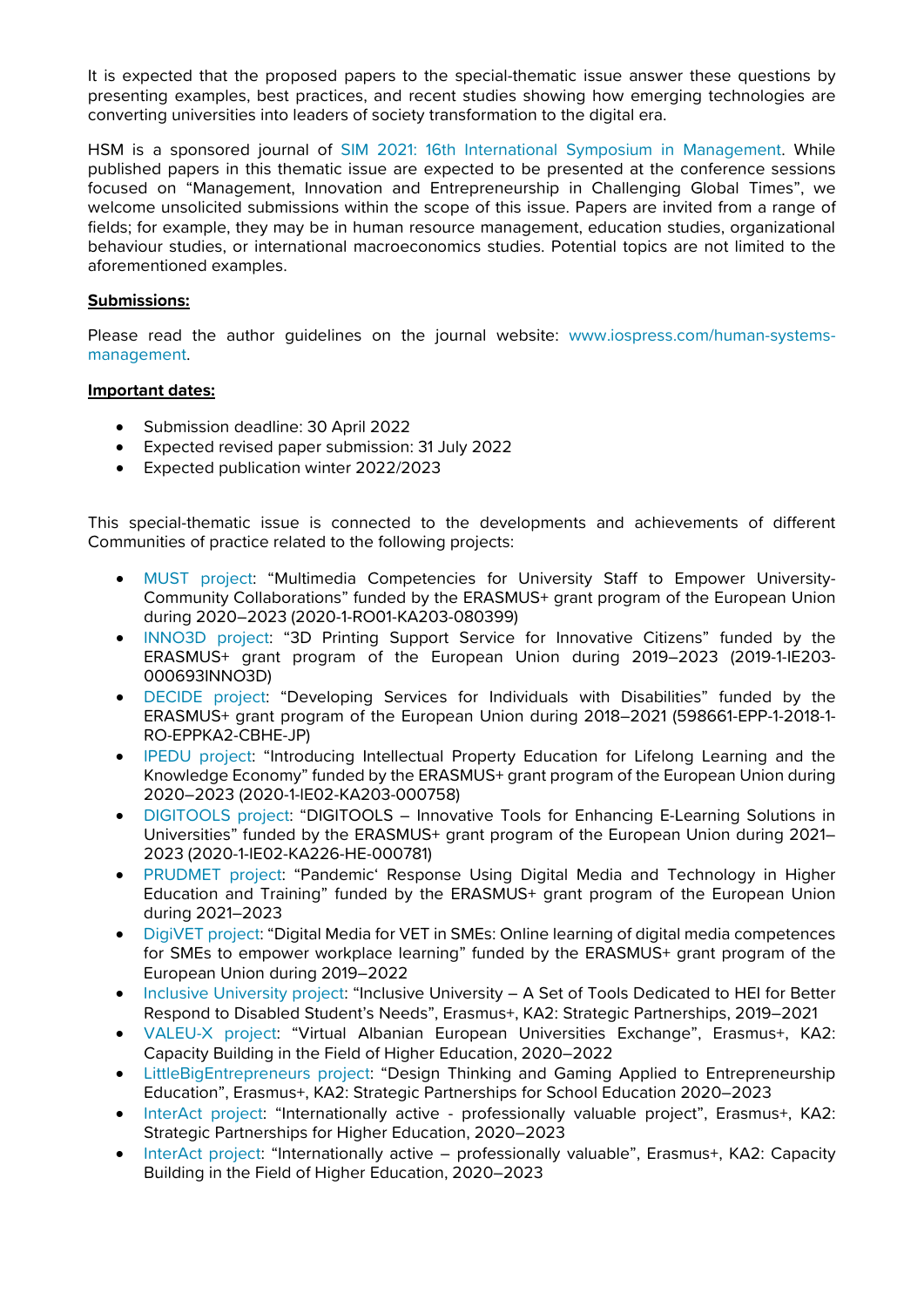#### **Guest editors:**

#### **Prof. Anca DRAGHICI**

*Politehnica University of Timisoara and President of the Ergonomics and Workplace Management Society in Romania, Romania, E-mail: [anca.draghici@upt.ro](mailto:anca.draghici@upt.ro)*

Anca Draghici (Web of Science Researcher ID AAL-8281-2020) has a M.Sc. degree in Machine Tools Design (1989, Transilvania University of Brasov, Romania), a B.Sc. degree in Business Management (2001, Babes-Bolyai University of Cluj-Napoca, Romania), and a Ph.D degree in the research field of machine-tool ergonomics (2001, Transilvania University of Brasov, Romania). She is a full professor (and PhD supervisor) at Politehnica University Timisoara, Romania. Her teaching subjects are related to Human Resources Management, Ergonomics, Occupational Health and Safety, and Knowledge Management. Her research fields of interest are the impact of sustainability on organizational dynamics and business models. Prof. Draghici has international experience in research projects and is program co-chair of the [SIM 2021 conference.](http://www.sim2021.eu/chairs.html) In recent years, she has been managing Erasmus+ projects that have developed innovative learning resources for higher education programs and vocational training. She coordinates the [MUST project:](https://mustproject.eu/) "Multimedia Competencies for University Staff to Empower University – Community Collaborations" (funded by the ERASMUS+ grant program of the European Union during 2020–2023 (2020-1-RO01-KA203-080399).

More details about Anca Draghici:<https://publons.com/researcher/3577140/anca-draghici/>

#### **Prof. Angela REPANOVICI**

#### *University Transilvania of Brasov, Romania, E-mail: [arepanovici@unitbv.ro](mailto:arepanovici@unitbv.ro)*

Angela Repanovici (Web of Science Researcher ID [AAQ-4463-2020\)](https://publons.com/researcher/AAQ-4463-2020/) is a full professor at Transilvania University of Brasov, Romania. She completed her Ph.D. in Engineering Science in 1999, and a Ph.D. in marketing in 2009. She is a Ph.D. supervisor in the field Engineering and Management, and a teaching information literacy to engineering, medicine, digital and communication and public relation. She teaches information systems, computerised management, and data bases to students from medical engineering and optometry. Prof. Repanovici is the president of the Information Literacy section of the Romanian Library Association. She has coordinated many national and international research projects with applications in information systems, information communication, and information literacy. She has published books and research articles in the field of Information literacy, Information management, and marketing strategies. Currently, she coordinates the [CBHE ERASMUS](http://www.decideproject.ie/)  [+ DECIDE](http://www.decideproject.ie/) project, and is the coordinator partner for the [INNO3D project,](https://www.inno3d.eu/) IPEDU [project](https://www.iscap.ipp.pt/investigacao-1/projetos/a-decorrer/ipedu) and [DIGITOOLS](https://www.iscap.ipp.pt/investigacao-1/projetos/a-decorrer/digitools) project.

More details about Angela Repanovici:<https://publons.com/researcher/1182437/angela-repanovici/>

#### **Assoc. Prof. Poh Kiat NG**

#### *Multimedia University, Malaysia, E-mail: [pkng@mmu.edu.my](mailto:pkng@mmu.edu.my)*

Poh Kiat Ng (Web of Science ResearcherID: A-4890-2012; Scopus Author ID: 36835757300; ORCID: 0000-0001-7995-8251) is an Associate Professor and the Deputy Dean (Academic and International Relations) at the Faculty of Engineering and Technology, Multimedia University, Malaysia. He has a B.Eng degree (Hons) in Mechanical Engineering (2007, Universiti Kebangsaan Malaysia), a M.Eng degree in Advanced Manufacturing Management (2011, Multimedia University), and a Ph.D. degree in Ergonomics and Human Factors (2015, Universiti Teknikal Malaysia Melaka). He is a Professional Engineer at the Board of Engineers of Malaysia, a Chartered Engineer at the Engineering Council of the United Kingdom, an ASEAN Chartered Professional Engineer and a Professional Technologist at the Malaysian Board of Technologists. He is also a panel evaluator at the Engineering Accreditation Council, Board of Engineers Malaysia, and actively visits universities around Malaysia to audit various engineering programmes. Prior to being an academic, he worked as a manufacturing engineer in Infineon Technologies and as a process engineer in National Semiconductor (presently Texas